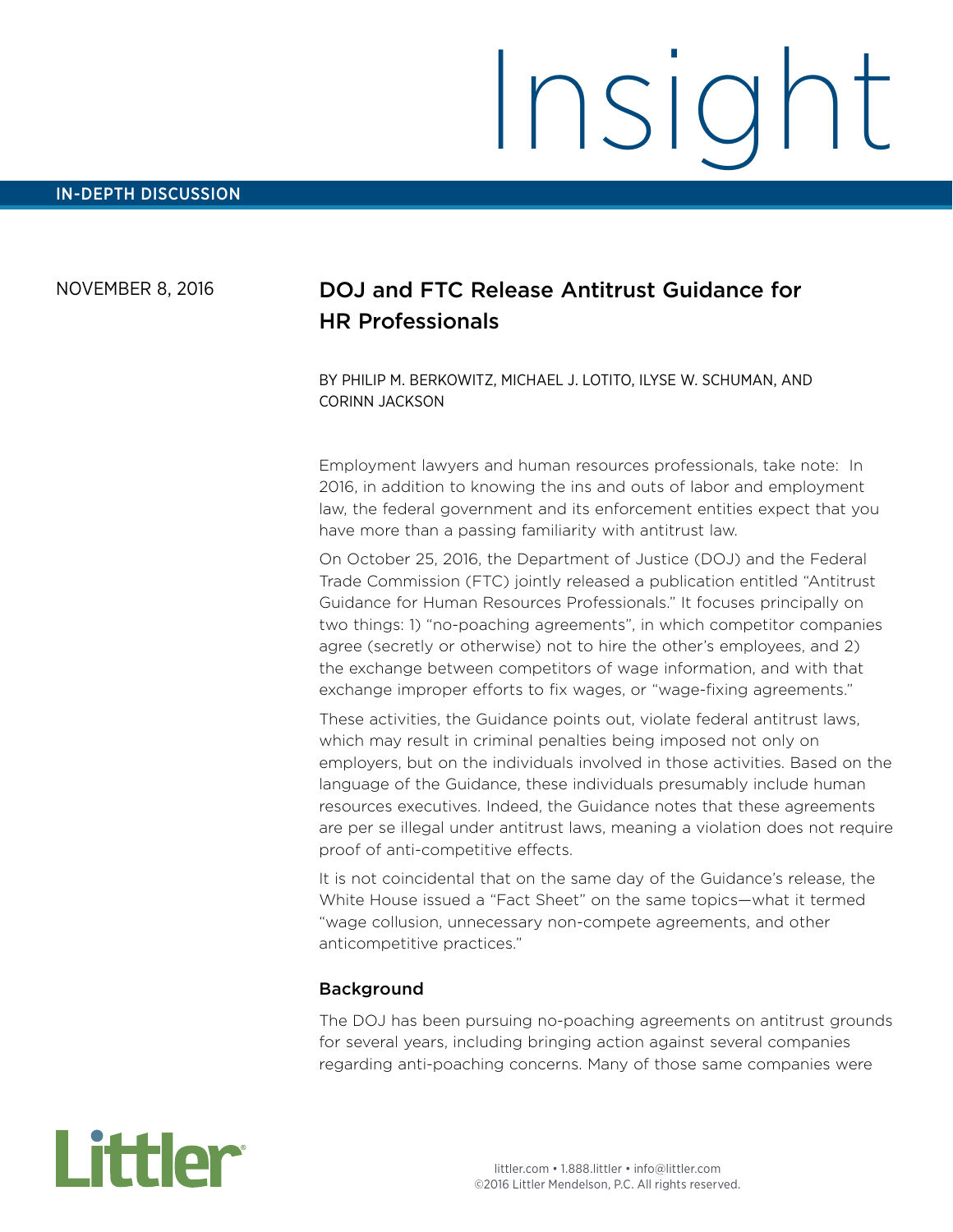also targeted in related class action lawsuits, where alleged damages were hundreds of millions of dollars. The DOJ's recent guidance shows this area remains a key target for them and area of risk for employers.

#### The Guidance

The Guidance specifically advises that "[g]oing forward, the DOJ intends to proceed criminally against naked wage-fixing or no-poaching agreements." It continues, "the DOJ will criminally investigate allegations that employers have agreed among themselves on employee compensation or not to solicit or hire each other's employees."

And if such an investigation "uncovers a naked wage-fixing or no-poaching agreement, the DOJ may, in the exercise of its prosecutorial discretion, bring criminal, felony charges against the culpable participants in the agreement, *including both individuals and companies*."

The Guidance cautions companies against exchanging competitively sensitive wage information. Even in the absence of a wage-fixing or no-poaching agreement, "evidence of periodic exchange of current wage information in an industry with few employers could establish an antitrust violation because, for example, the data exchange has decreased or is likely to decrease compensation."

The Guidance notes that "[e]ven if the participants in a no-poaching agreement are parties to a proposed merger or acquisition, or are otherwise involved in a joint venture or other collaborative activity, there is antitrust risk if they share information about terms and conditions of employment."

In addition, the Guidance specifically notes the role professional associations may play in facilitating potential anti-trust violations. The Guidance points to a 1994 suit the DOJ brought against the Utah Society for Healthcare Human Resources Administration, a society of human resources professionals at Utah hospitals, for "conspiring to exchange nonpublic prospective and current wage information about registered nurses." The suit alleged that the exchange caused the defendant hospitals to match each other's wages, which kept the pay of registered nurses in the area artificially low. The case ended in a consent judgment, which prevented the defendant hospitals from "communicating to, requesting from, or exchanging with any other health care facility in Utah or third party, other than one owned directly or indirectly by the hospital defendant or its parent, information concerning the current or prospective compensation paid to nurses."

# Permissible No-Hire Agreements

Companies often enter into perfectly legitimate no-hire agreements with business partners. For example, a company that retains a third-party service provider might promise, as part of its contract, that it will not hire, for a limited period of time, the service provider employees who worked on the contract, and the service provider might agree not to hire employees it met in providing the services.

As part of due diligence in a potential merger, the target and acquiring companies may quite properly agree not to hire each other's employees.

Of course, employment and severance agreements may also properly require the individuals not to poach employees for a certain period after employment terminates.

Thus, these agreements are permitted in employment or severance agreements; in a business agreement, where they are reasonably necessary for contracts with consultants and similar third parties; for the settlement or compromise of legal disputes; for the function of a legitimate collaboration agreement, such as joint development, technology integration, joint ventures, joint projects (including teaming agreements), and the shared use of facilities; and where they are reasonably necessary for mergers or acquisitions, investments, or divestitures, including due diligence.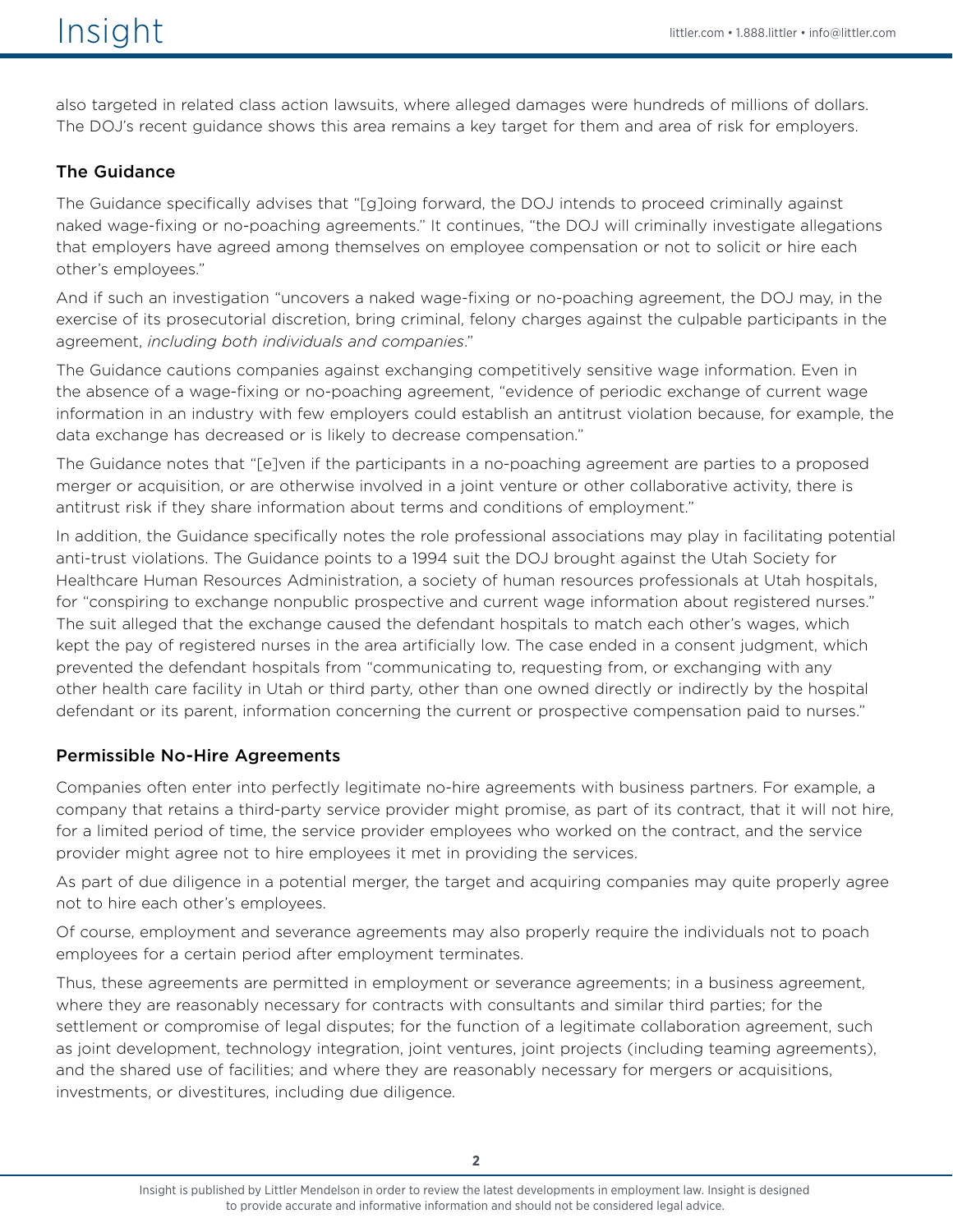Impermissible no-poaching agreements that are the target of antitrust enforcement are made not in pursuit of a legitimate business interest, but to squelch competition.

Thus, no-hire agreements that are ancillary to a legitimate business interest are generally permissible. But to be enforceable, employers should incorporate them into the broader agreement, so that the business-related context is clear. They should, like all non-competes, be narrowly tailored—they should not be imposed on broad swaths of employees, but only those whose competitive activities, in the context of the agreement, need to be limited, and should be narrowly tailored as to time, geographic scope, and duration.

#### Permissible Information Exchanges

As noted above, information exchanges are per se unlawful if they are separate from or not reasonably necessary to a larger legitimate collaboration between the employers.

However, the Antitrust Guidance points out that not all information exchanges are unlawful. They may be lawful where a neutral third party manages the exchange; the exchange involves information that is relatively old; the information is aggregated to protect the identity of the underlying sources; and enough sources are aggregated to prevent competitors from linking particular data to an individual source.

And again, in the context of determining whether to pursue a merger or acquisition, the Guidance notes, an information exchange may be lawful because the buyer may have a legitimate need to obtain limited competitively sensitive information.

#### What Does the Guidance Mean for Employers and Human Resources Executives?

The Guidance concludes by recommending, "if HR professionals or other interested parties have information about a possible antitrust violation regarding agreements among competitors to fix wages, salaries, benefits, or other terms of employment, or agreements not to compete for employees in hiring decisions," such parties should make use of the DOJ's "business review process" or seek an advisory opinion from the FTC. However, prior to doing so, companies should consult with experienced antitrust counsel.

Notably, in many companies, human resources executives perform varied roles, with limited insight into, or control over, the decision-making process of the company's C-suite executives. Accordingly, the nonsolicitation agreements and information exchanges discussed in the Guidance are not always controlled, developed or carried out by human resources executives. The Guidance does not address how the enforcement agencies will handle a situation in which the company engages in unlawful activity, but the human resources executive was unaware of the prohibited conduct.

Additionally, in its Q&A portion, the Guidance presents the question of whether a member of an HR professional organization interested in determining industry trends may "distribute a survey asking companies within the industry about current and future wages." The Guidance notes that soliciting or responding to such a survey may be unlawful. In another question, the Guidance cautions members of human resources organizations to avoid "discussing specific compensation policies or particular compensation levels" with members who work for competitor companies.

Many human resources executives are part of local or regional networking groups. These groups may regularly share information—including salaries—pertaining to recruitment and retention and strategies for problem-solving. While this information-sharing can be one of the main reasons that networking is valuable, given the Guidance's specific call-out of sharing salary information, human resources professionals should exercise caution in the types of information they share regarding their respective organizations.